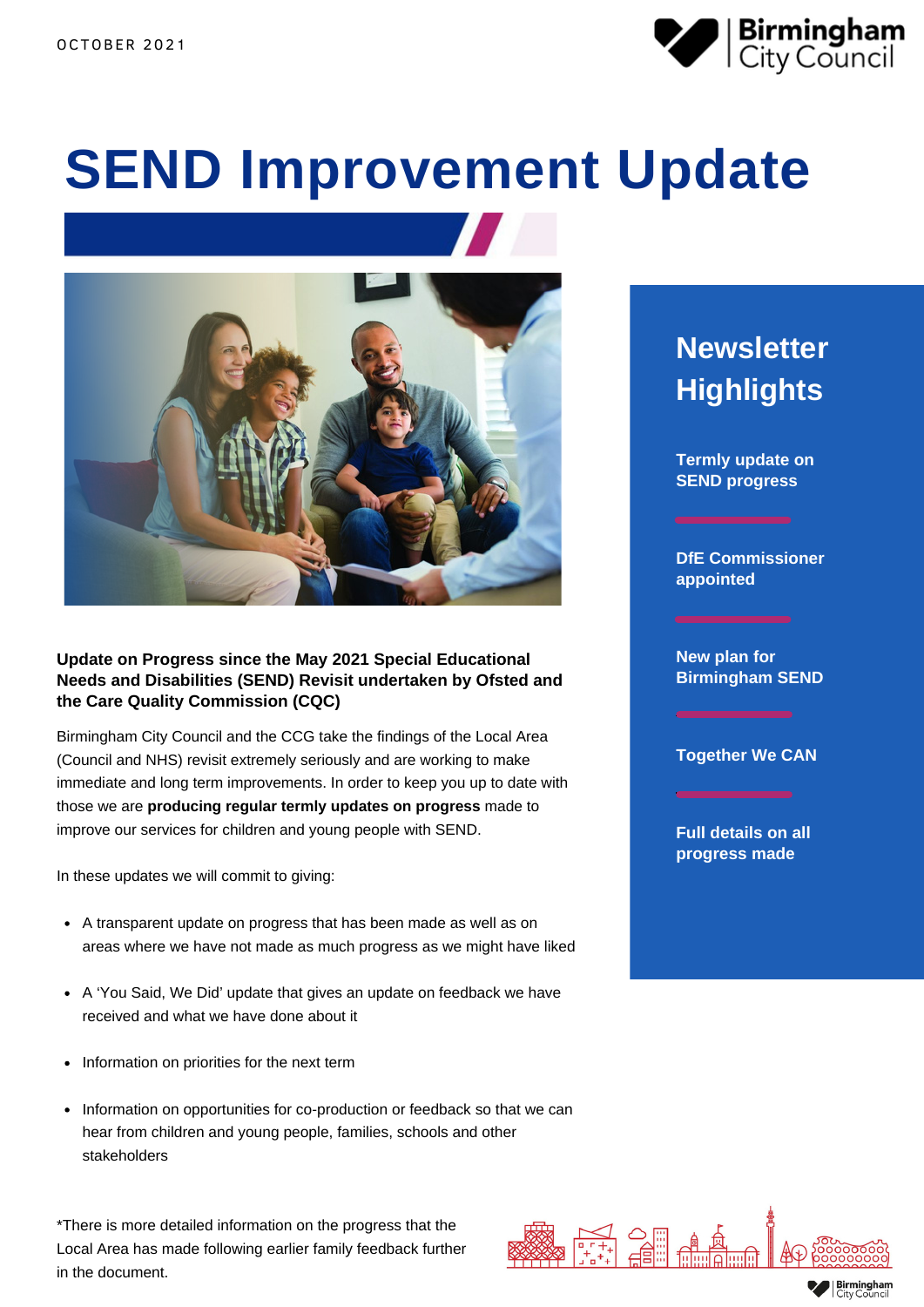#### OCTOBER 2021

### **Inspection Revisit and Immediate Next Steps**

The Inspection Revisit took place in May 2021 and identified that insufficient progress had been made by the local area in all but one of the thirteen areas of weakness identified. As a result of the findings of the May 2021 revisit, the Department for Education (DfE) have appointed a Commissioner to hold the local area to account in the required SEND improvements.

As a result of the revisit, the Department for Education (DfE) has appointed a Commissioner, **John Coughlan CBE**, to hold the Local Area to account to deliver the required improvements.

John is a well-respected and experienced Director of Children's Services, former Council Chief Executive and a respected Commissioner. He knows Birmingham well, having spent some of his childhood and part of his early career here and plans to be in the City as much as possible. We met with John on September 14th; first task is to write a report for the Education Minister which will consider the Council's ability to ensure that SEND services will improve – this must be completed by 31st December.

### **Accelerated Programme Plan – how we are going to improve the service**

The DfE, in conjunction with NHS England, have also requested that the Local Area, in conjunction with parents and carers, prepare an **Accelerated Progress Plan (APP)**, which will have to demonstrate how the local area will resolve the 12 outstanding areas of significant weakness identified in the original inspection in 2018.

The APP will have clear targets and milestones and will be regularly monitored and approved by the SEND Improvement Board (make up and chair to be announced shortly) in order to ensure that it is improving the experience of children, young people and their families and improving outcomes.





Are you concerned that your child has Special Educational **Needs or a Disability?** 

The Birmingham Local Offer website provides help and support for your family www.localofferbirmingham.co.uk



# **Together We Can - new programme title**

Following feedback from the SEND Youth forum/RISE Youth Forum - who do not feel the term SEND represents them, they have asked that we join their campaign to replace it with Children with Additional Needs (CAN).

The partnership has agreed to this and we will begin to use CAN in all appropriate situations. We will continue to use SEND where it is currently required under the Code of Practice.

We have heard the strong message from parents and carers 'Nothing About Us Without Us' and will commit to ensuring parent and child voice is heard, valued and informs our work. It is a priority that we work together to deliver our commitment to co-production and to ensure that the voices of children and young people and their families is at the heart of all we do – Together We CAN.

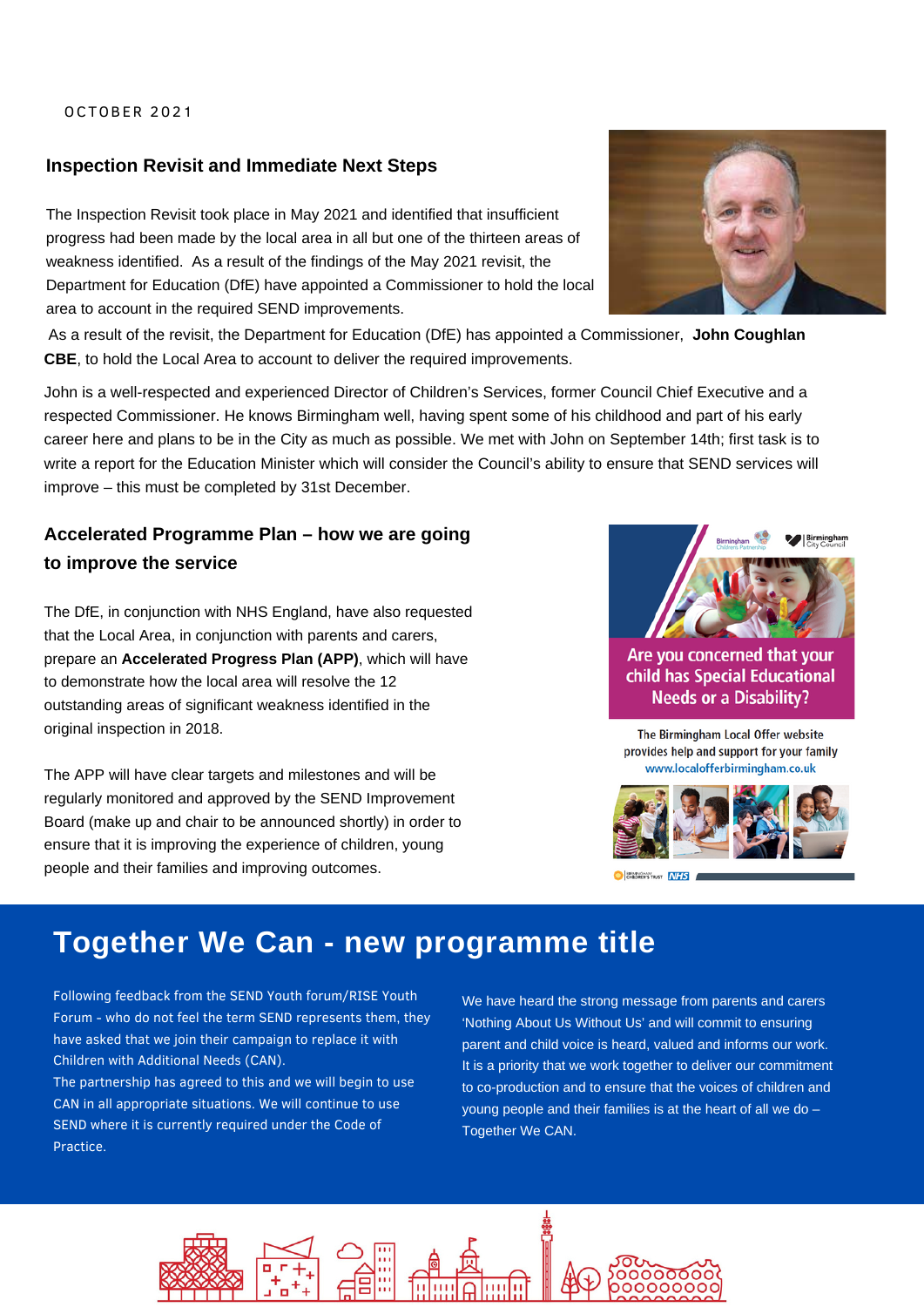### *\*The following summarises the progress that the Local Area has made following previous family feedback:*

Since May 2021, the Local Authority has been working on improving the Special Educational Needs Assessments and Review Service (SENAR). In September 2021, we asked families what the most important improvements they would like to see were. From what families fed back, we did:

| <b>You Said</b>                                                                                               | <b>We Did/ Are Doing</b>                                                                                                                                                                                                                                                                                                                                                                                                                                                                                                                                                                                                                                                                                                                                                                                                                                                                                                                                                                                                                                                                                                                                                                                                                                            |
|---------------------------------------------------------------------------------------------------------------|---------------------------------------------------------------------------------------------------------------------------------------------------------------------------------------------------------------------------------------------------------------------------------------------------------------------------------------------------------------------------------------------------------------------------------------------------------------------------------------------------------------------------------------------------------------------------------------------------------------------------------------------------------------------------------------------------------------------------------------------------------------------------------------------------------------------------------------------------------------------------------------------------------------------------------------------------------------------------------------------------------------------------------------------------------------------------------------------------------------------------------------------------------------------------------------------------------------------------------------------------------------------|
| Improve communication:<br>answer calls and emails                                                             | We have appointed a Head of SENAR Operations to work<br>٠<br>alongside the current Head of Service to transform the SENAR<br>service, by improving processes, increasing the service capacity<br>and working more closely with families and professionals.<br>We have received significant investment from Cabinet in July,<br>٠<br>which means that we are able to hire more people to work in the<br>SEND Service and carry out vital casework. We are currently<br>recruiting for several case workers and senior case workers to<br>ensure that all young people are assigned their own officer. We are<br>carrying a high number of vacancies at present, so we are<br>recruiting both internally and externally to cover this.<br>We are working on a comprehensive accurate communication plan<br>٠<br>to all young people, families and schools so you know who to<br>contact and where to go. We will publish this information as<br>soon as it is finalised.<br>We are reducing the number of contact points into the service by<br>٠<br>closing unnecessary email accounts and aligning the new contact<br>points to our communications strategy<br>We have realigned all the interim staff to permanent senior case<br>٠<br>officers and team managers. |
| We need a named,<br>accessible plan co-<br>ordinator for Education<br><b>Health and Care Plans</b><br>(EHCPs) | We have moved the SENAR team back into locality teams - North,<br>٠<br>South, East & West - with a clear management structure in each<br>team. The area teams have been allocated schools and young<br>people dependent upon postcodes. This will ensure that there is<br>ownership of cases within the service. We will communicate this to<br>families and education settings soon.<br>We have aligned our Parent Link service alongside our resolutions<br>team to provide further support to parents and young people when<br>they have an issue $-$ we are looking at how parents can use the<br>service to find resolutions to their issues as quickly as possible.<br>We have realigned our business support structure to facilitate better<br>٠<br>support to the service and we are in the process of recruiting for<br>support staff.                                                                                                                                                                                                                                                                                                                                                                                                                     |
| Professionals need better<br>data, so that errors<br>happen less frequent                                     | We are reviewing the case management system (NEXUS) to<br>٠<br>establish new more streamlined processes. A project is underway<br>to tackle this. This will also include a parent portal and schools'<br>portal. More information will be shared in our next update on dates<br>for these.                                                                                                                                                                                                                                                                                                                                                                                                                                                                                                                                                                                                                                                                                                                                                                                                                                                                                                                                                                          |
| Ensure that there is timely<br>and appropriate provision<br>and support<br>We need coproduced fit             | We are working through the internal processes around reviews and<br>٠<br>assessment to ensure that we streamline the work to help us<br>achieve 100% compliance with the timelines set in the SEND Code<br>of Practice and have a more positive outcome for families and<br>young people.<br>We are developing our decision-making process to ensure<br>٠<br>consistency of outcomes are managed by professionals and<br>experts within the SEND arena - working in partnership with Health<br>& Social Care. Giving autonomy for smaller decisions back to the<br>senior case workers who know the young person rather than<br>everything being held up in a multi-agency panel.<br>We have recruited an expert in the SEND Code of Practice to<br>٠                                                                                                                                                                                                                                                                                                                                                                                                                                                                                                               |
| for purpose EHCP plans                                                                                        | ensure that all staff are acting within the guidelines set within the<br>code - this officer is building a comprehensive training programme<br>for all current officers alongside an induction programme for all new<br>starters.                                                                                                                                                                                                                                                                                                                                                                                                                                                                                                                                                                                                                                                                                                                                                                                                                                                                                                                                                                                                                                   |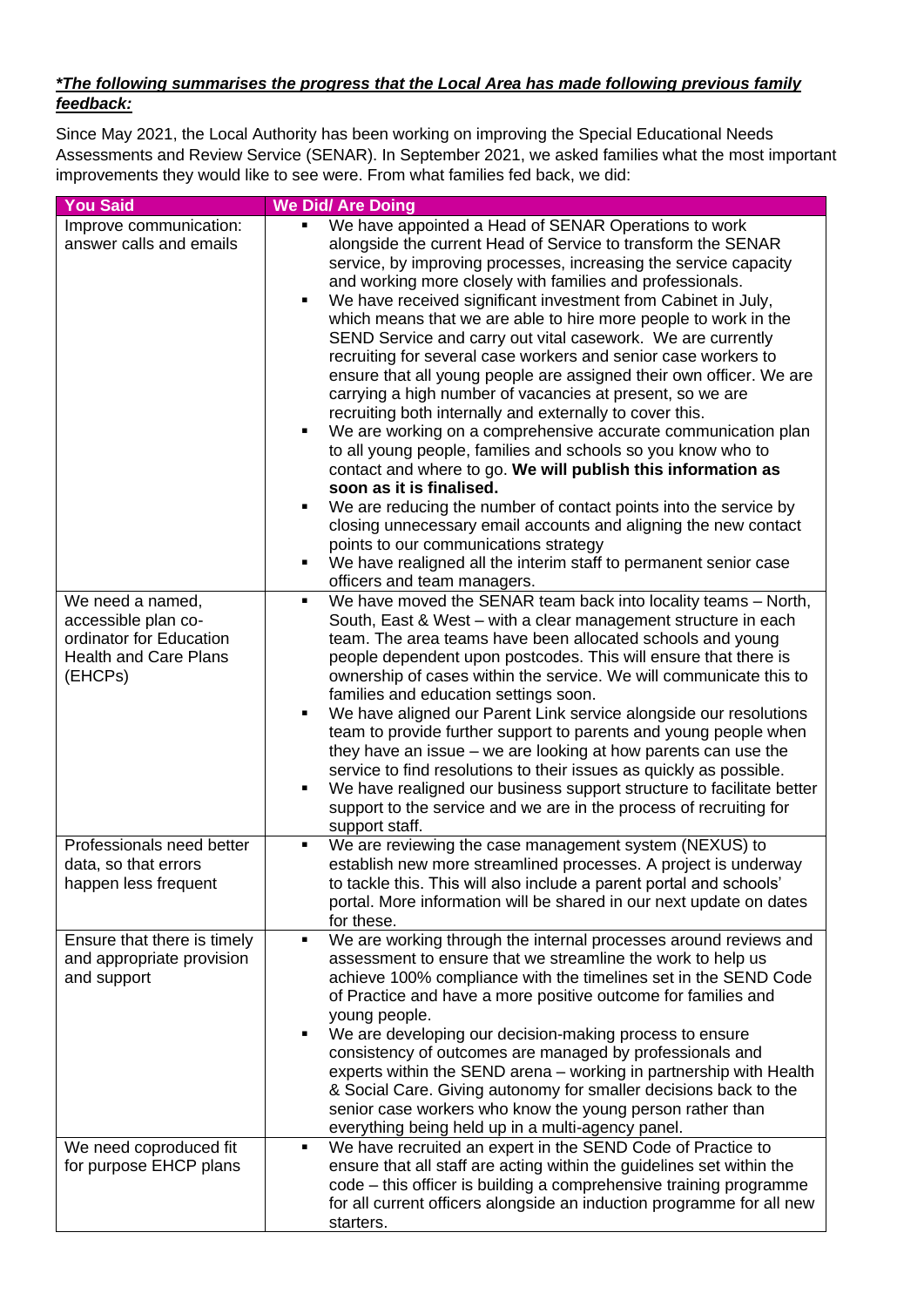## *Health (CCG) Progress Update*

In Birmingham Healthcare services work together, alongside their partners to best support Children, Young People/Adults and their families and improve Health services across the City. From what families fed back, we did:

| <b>You Said</b>                                                                                                                                                    | <b>We Did/ Are Doing</b>                                                                                                                                                                                                                                                                                                                                                                                                                                                                                                                                                                                                                                                                                                                                                                                                                                                                                                                                                              |
|--------------------------------------------------------------------------------------------------------------------------------------------------------------------|---------------------------------------------------------------------------------------------------------------------------------------------------------------------------------------------------------------------------------------------------------------------------------------------------------------------------------------------------------------------------------------------------------------------------------------------------------------------------------------------------------------------------------------------------------------------------------------------------------------------------------------------------------------------------------------------------------------------------------------------------------------------------------------------------------------------------------------------------------------------------------------------------------------------------------------------------------------------------------------|
| Waiting lists are too long<br>for Community Therapy<br>services and Autism<br>Assessments.                                                                         | Extra resources have been used to support with reducing all waiting<br>٠<br>lists<br>Transformation work is taking place to support Speech, Language<br>٠<br>and Communication Needs (SLCN) services<br>There is active involvement in progressing a whole system autism<br>٠<br>pathway<br>Services are using virtual ways of assessing for autism and offering<br>٠<br>therapy appointments<br>Trialling a faster way of completing assessments for autism for<br>٠<br>children under 7yrs<br>Services are completing reviews of the children on the autism<br>٠<br>waiting lists<br>All waiting lists are regularly monitored to try and make sure the<br>٠<br>plans are working<br>The average waiting times for Speech and Language Therapies<br>initial assessments have reduced from 24.1 weeks (March 2021) to<br>7.6 weeks (August 2021).<br>The maximum waiting times for Speech and Language Therapies<br>٠<br>intervention have reduced from 128 weeks (March 2021) to 95 |
| What support is available<br>for families that are<br>waiting?                                                                                                     | weeks (August 2021).<br>Advice lines are available for families whilst on the waiting list for all<br>٠<br>therapy services<br>Information advice and guidance is available online<br>٠<br>Linking with the iKnow project to make intervention / support<br>٠<br>packages available for families during their wait (link with<br>Birmingham university)<br>https://www.bhamcommunity.nhs.uk/childrens-healthcare/services/<br>٠                                                                                                                                                                                                                                                                                                                                                                                                                                                                                                                                                       |
| We need better access to<br><b>Autistic Spectrum</b><br>Disorder (ASD) support<br>services.<br>We need more support<br>post diagnosis                              | A Pre-Post Autism Diagnosis support offer is in development<br>$\blacksquare$<br>Health are working with the Communication and Autism Team<br>٠<br>(CAT) and a few mainstream primary schools in the city to pilot<br>'Autism in schools project'                                                                                                                                                                                                                                                                                                                                                                                                                                                                                                                                                                                                                                                                                                                                     |
| Out of hours support for<br>Mental Health crisis does<br>not always meet the<br>needs of Children and<br>Young People with<br>Learning Disabilities and<br>Autism. | Forward Thinking Birmingham (FTB) offer 24/7 Mental Health crisis<br>٠,<br>support to 0-25 year olds in Birmingham<br>They are currently reviewing how their out of hours Crisis provision<br>٠<br>supports people with Autism and Learning Disabilities<br>Work is happening with partner agencies to ensure that all children<br>and young people are supported well at the right time by staff who<br>have the right knowledge and expertise<br>During weekday hours (9-5) FTB teams have duty lines. 0300 300<br>0099                                                                                                                                                                                                                                                                                                                                                                                                                                                             |
| Invest more in MH support<br>for parents and children                                                                                                              | Investment in Mental Health Services has taken place and is<br>٠<br>ongoing<br>NHS, voluntary and other services are working together to make<br>sure investment leads to better outcomes for children, young<br>people and adults in Birmingham and Solihull                                                                                                                                                                                                                                                                                                                                                                                                                                                                                                                                                                                                                                                                                                                         |
| What is the update on<br>health appointments and<br>social distancing<br>guidance?                                                                                 | Most Health providers in Birmingham are offering a mix of face to<br>٠<br>face and virtual or telephone appointments<br>The type of appointment offered to a child or young person and<br>п<br>their family is typically based clinical need, whether it is possible for<br>it to be virtual and if it is safe for it to be face to face.                                                                                                                                                                                                                                                                                                                                                                                                                                                                                                                                                                                                                                             |